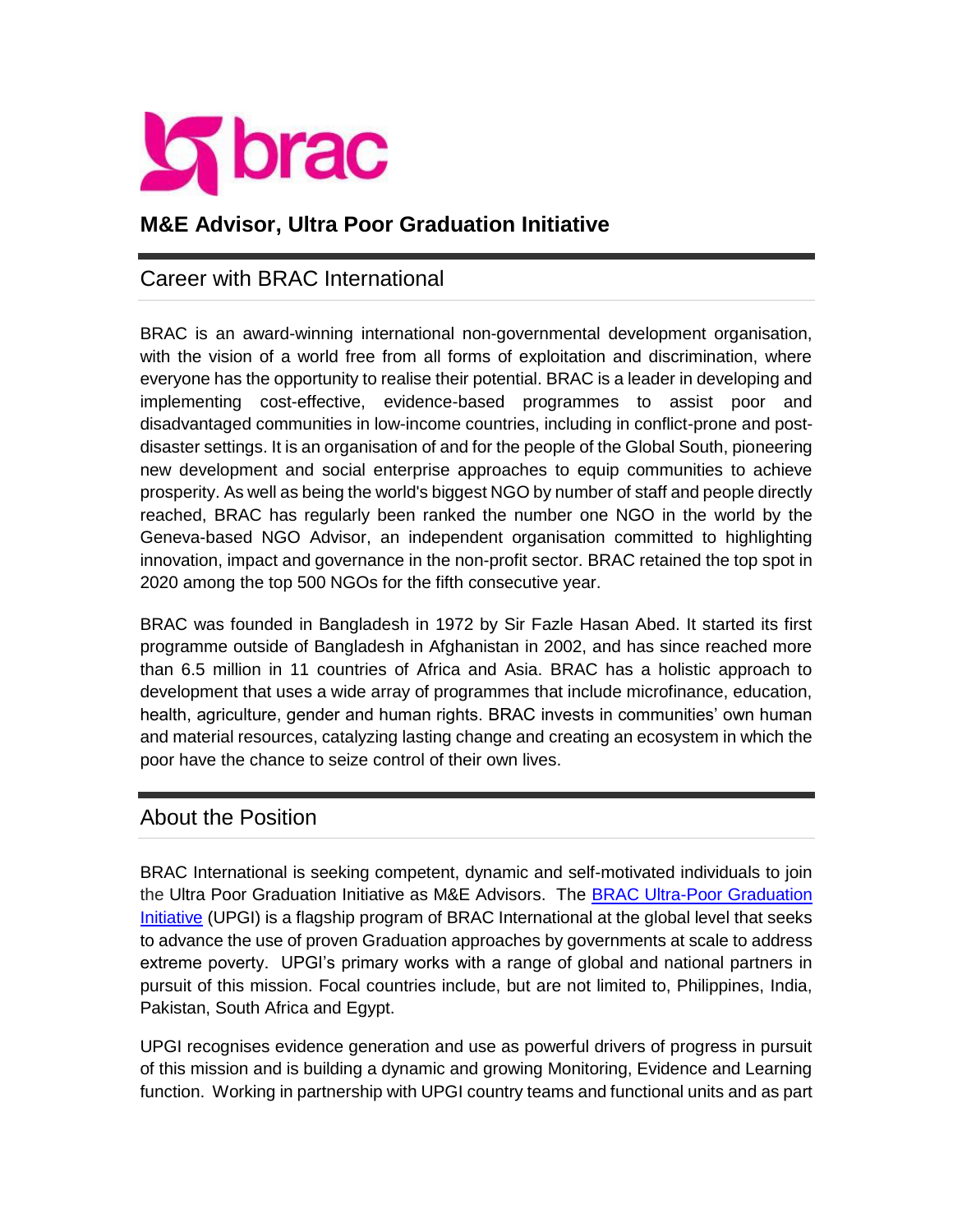of the MEL team, the M&E advisor will be responsible for developing the monitoring function at UPGI - establishing measurement approaches for UPGI's strategic interventions; ensuring high standards of monitoring, evaluation, learning and reporting on progress and results across the portfolio; managing the day-to-day implementation of the monitoring data collection and analysis, and informing and enabling evidence-informed strategic decisions.

It is an exciting time to join UPGI as we work to build an innovative MEL system for an agile and adaptive portfolio of work - developing rigorous approaches for monitoring 'hard to measure' strategies and outcomes, designing innovative solutions to link MEL work at the country level to the MEL and research at the portfolio/programme level, and embedding systematic, coherent monitoring, learning and reflection processes that allow UPGI to be agile as it learns and adapts.

The right candidate will have had exposure to adaptive MEL system design and implementation, and familiarity with measurement strategies for 'hard to measure' intervention strategies such as advocacy, technical assistance and/ or research uptake. In addition to technical M&E skills, they will have an appreciation of the role that different types of evidence (e.g. data, research, evaluation, experiential learning, etc.) play in strategy and management, and understand how to connect project level data collection and analysis with wider portfolio learning agendas. They will have excellent communication skills and a high level of analytical and strategic thinking, with a critical and analytical eye for both detail and the bigger picture. They will show a deep commitment to creating and delivering an inclusive MEL system and environment and have high regard for the sensitivities of working with and for people living in extreme poverty.

The UPGI team is globally located and the position may be based in many possible locations, though preference will be given to candidates with the right to live and work in one of BRAC International's hubs in Washington DC, New York, London, the Hague, Nairobi, or Dhaka. The role will be expected to undertake international travel for purposes related to monitoring and learning purposes.

#### **Primary Responsibilities:**

The M&E Advisor(s) will be responsible for the day to day management of the collection, analysis, and sharing of monitoring and evaluation data to support and contribute to UPGI's efforts to dynamically scale proven graduation approaches through government systems. Responsibilities include, but are not limited to:

- Contribute to MEL system design and development through the identification/ design of processes, methodologies and tools for planning, monitoring, evaluation, learning, accountability and reporting;
- The day-to-day management of the monitoring activities and collection of output and outcome level data on UPGI's key performance indicators (KPIs), including but not limited to tracking progress and results of UPGI's technical assistance,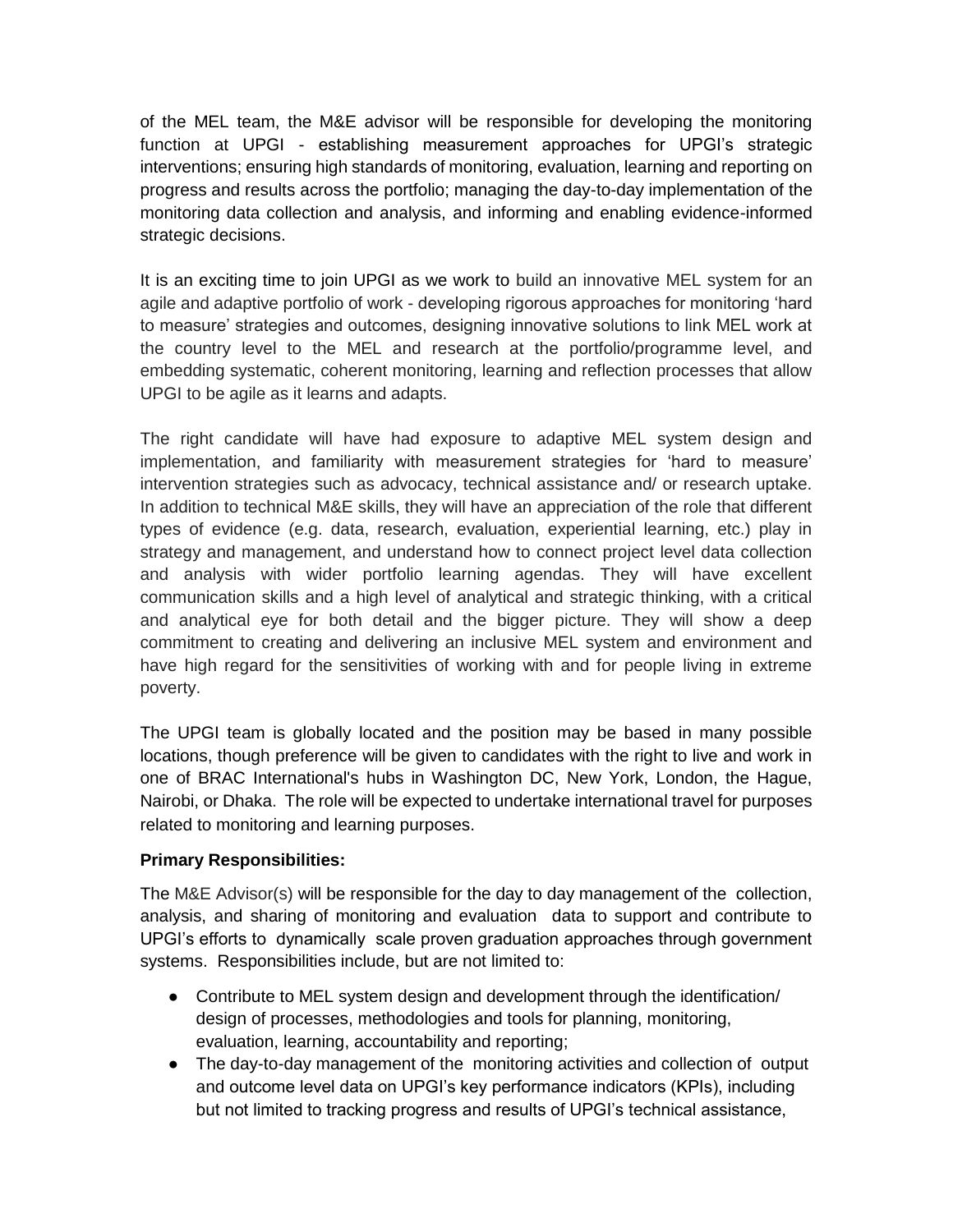advocacy, and capacity building efforts in country; tracking changes in UPGI's access and influence with key stakeholders in particular policy arenas; scope, scale and adherence/ quality of government run Graduation programs in line with strategic ambitions, etc.

- Ensure that all monitoring data collection processes, methodologies and tools are gender sensitive and capture gender transformative changes;
- Support and help to organise the collection of success stories, case studies and products (e.g. photos and videos) of activities for learning, communications, and knowledge management.
- Contribute to and support to the design and facilitation of regular strategy testing and portfolio sensemaking workshops at country and at programme level, including the analysis and synthesis of insights and action points
- Test and support the internal co-creation and collaboration of innovative data collection, analysis, and monitoring tools and processes (incl digital solutions and platforms such as but not limited to dashboard using Google Site or Data Studio).
- Network with external and internal partners to exchange MEL experiences and to bring innovative ideas into the MEL system of the programme
- Contribute / support / lead on the synthesis and reporting of results which feed into the annual report and other reporting / learning required by the programme
- Perform related duties as assigned

### **Safeguarding Responsibilities**

- Ensure the safety of team members from any harm, abuse, neglect, harassment and exploitation to achieve the programme's goals on safeguarding implementation.
- Practice, promote and endorse the issues of safeguarding policy among team members and ensure the implementation of safeguarding standards in every course of action.
- Follow the safeguarding reporting procedure in case any reportable incident takes place, encourage others to do so.

# Qualifications

Candidates for the position of M&E Advisor with the Ultra-Poor Graduation Initiative should have a deep commitment toward international development and the eradication of extreme poverty, and the following**:**

### **Essential**

- Graduate qualification in a relevant field, with specialized training in monitoring and evaluation, or a combined professional qualification and sound experience
- Knowledge of the key principles and debates around adaptive development and programming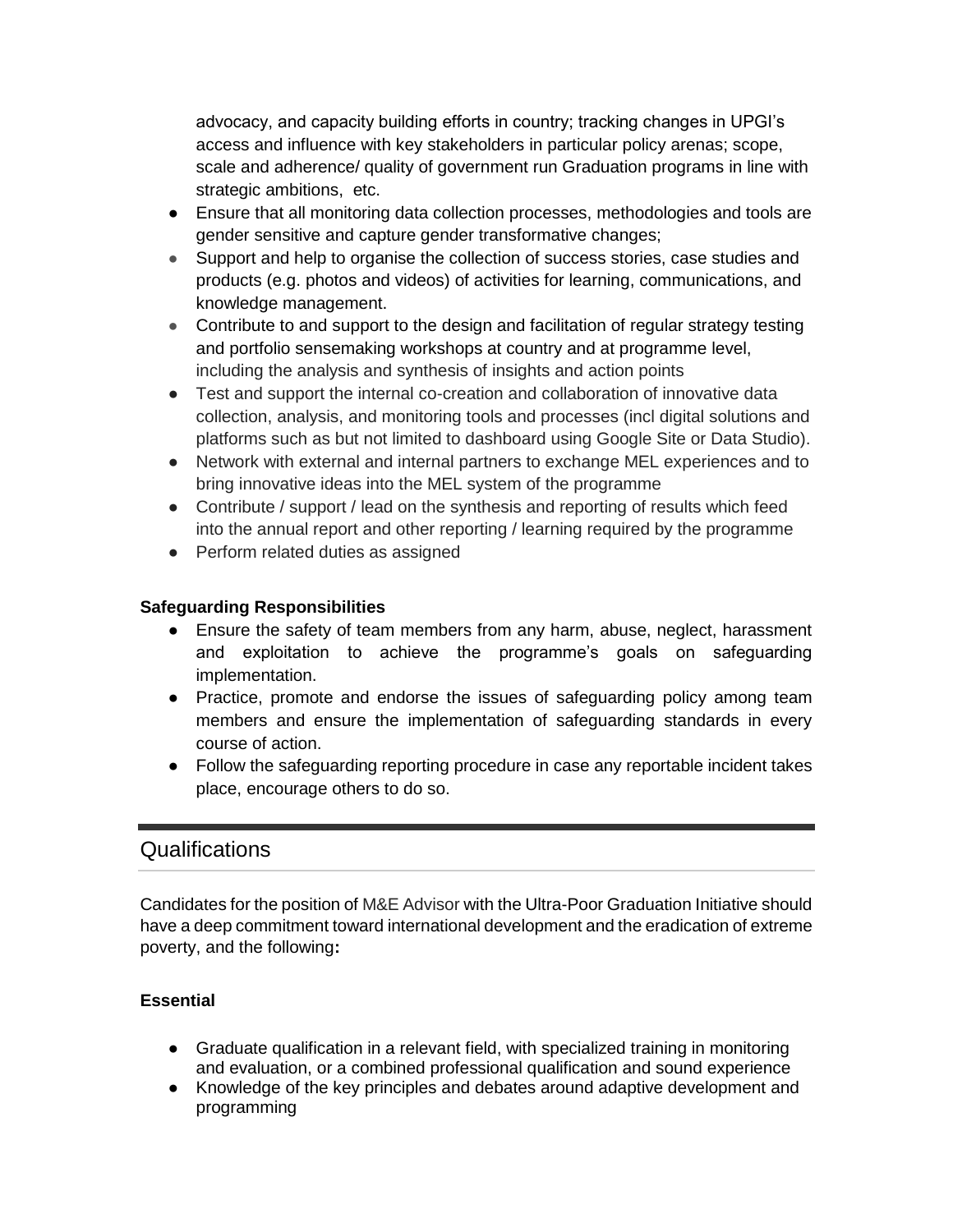- At least 5 years of direct, "hands-on" working experience in designing and implementing monitoring and evaluation activities for 'hard to measure' development outcomes, ideally for interventions working to influence systems changes;
- Experience in gathering, analyzing, and presenting quantitative and qualitative data;
- Excellent communication and writing skills, able to synthesize information from various sources and produce high-quality reports/papers;
- Experience with recruiting and training partners and staff on developing and maintaining the high-quality standard of MEL systems and processes

### **Skills/Abilities**

- Ability to work effectively with others to achieve results, with strong advisory and facilitation skills, and experience in training and coaching teams and individuals.
- Experience and track records in documenting and communicating project's stories of change and learnings
- Experience with the design and development of digital platforms and processes for data collection, analysis, and visualisation (e.g. Google Forms, Google Site, Google Data Studio, etc.)
- Ability to manage complex workloads without too much supervision and deliver work to tight deadlines
- Strong analytical and critical thinking skills.
- Excellent written and oral communication skills in English.
- Excellent interpersonal skills, with a collegiate approach to teamwork and team members and a commitment to advancing Diversity, Equity, Inclusion and Belonging (DEIB) principles

### **Desirable**

- Familiarity with economic inclusion programmes
- Experience designing and implementing MEL of advocacy, technical assistance and/ or research uptake interventions
- Experience with MEL for adaptive management
- Experience working in international NGOs and other development agencies and working in partnerships.

# How to Apply

**Employment type:** Permanent, Full time

**Salary:** Dependent on experience, and in line with duty station